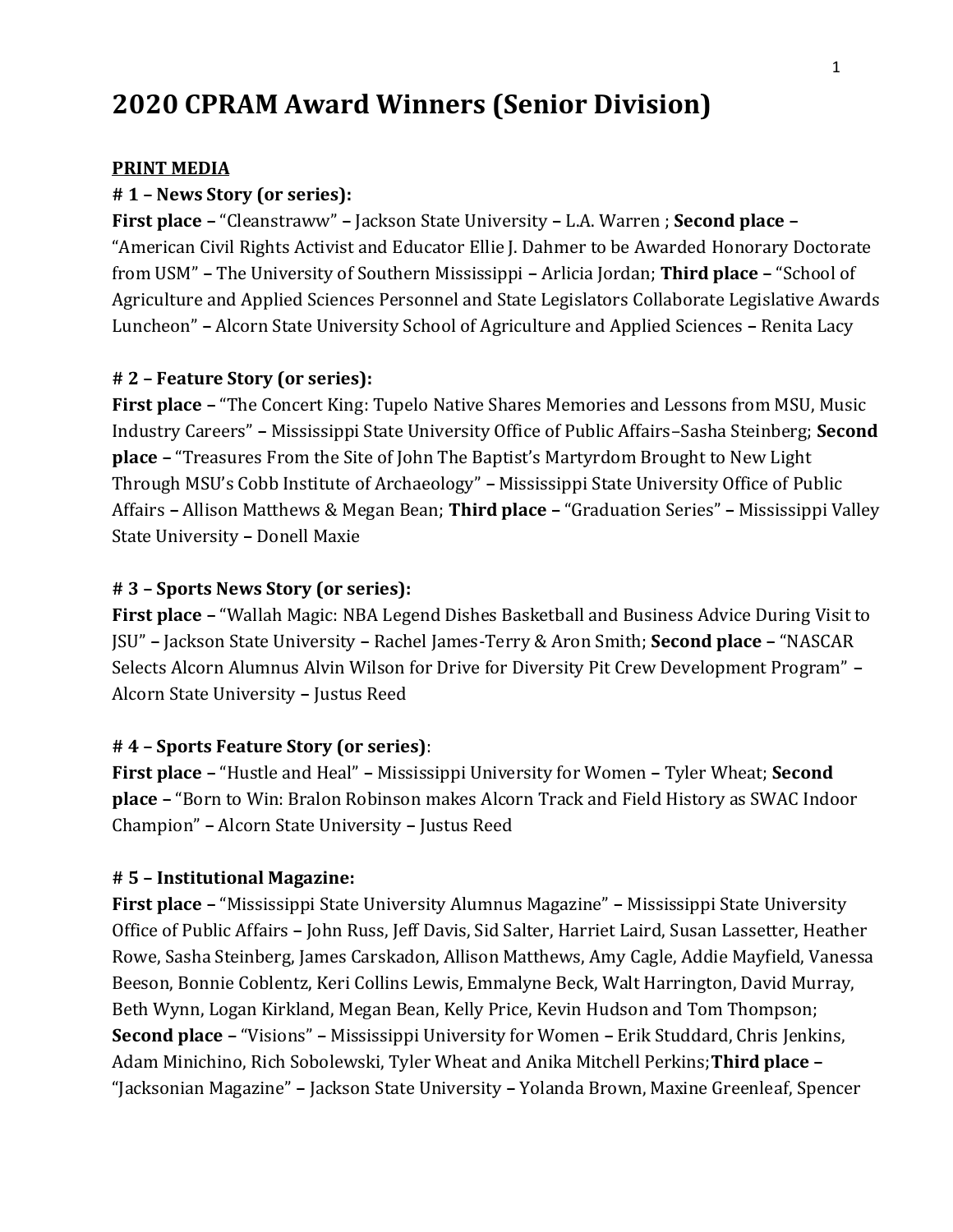McClenty, Kentrice Rush, L.A. Warren, LaToya Hentz-Moore, Rachel James-Terry, Charles Smith and Brandon Thompson

### **# 6 – Newsletter:**

**First place –** "Communique" **–** Mississippi Valley State University **–** Brittany Davis-Green, Donell Maxie and Joseph Cotton; **Second place –** "Agriculture News Issue 4 & 5" **–** Alcorn State University School of Agriculture and Applied Sciences **–** Beunkka A. Davis

#### **# 7 – Viewbook:**

**First place –** "Visions" **–** Mississippi University for Women **–** Erik Studdard and Chris Jenkins

#### **# 8 – Admissions and Recruitment Piece:**

**First place –** "JSU Ready Recruitment Brochure" **–** Jackson State University **–** Tangelia Kelly and Yolanda Brown; **Second place –** "Fee Reduction Postcard" **–** Jackson State University **–** Tangelia Kelly and Yolanda Brown; **Third place –** "MVSU VS Card" **–** Mississippi Valley State University **–** Brittany Davis-Green and John McCall

#### **# 9 – Annual Report:**

**First place –** "2018-19 University Libraries Annual Report" **–** The University of Southern Mississippi - Communications **–** Hanna Schloemer, Dawn Smith, Heather Graves, Kathryn VanSkiver and Brittney Westbrook; **Second place –** "2018-19 College of Business and Economic Development Annual Report" **–** The University of Southern Mississippi - Communications **–** Hillary Lovinggood, Bailey Harris, Heather Graves, Kathryn VanSkiver and Brittney Westbrook; **Third place –** "2018 USM Annual Financial Report" **–** The University of Southern Mississippi - Communications **–** Natalie Wilkinson, Melissa Bastine, Heather Graves and Brittney Westbrook

#### **# 10 – Brochure:**

**First place –** "Career Services Handshake Brochure" **–** The University of Southern Mississippi - Communications **–** Hillary Lovinggood, Jasmine Coleman-Miller, Heather Graves and Brittney Westbrook; **Second place –** "JSU Facts and Figures" **–** Jackson State University **–** Tangelia Kelly, Maxine Greenleaf and Brandon Thompson; **Third place –** "College of Business and Economic Development Brochure" **–** The University of Southern Mississippi - Communications **–** Hillary Lovinggood, Bailey Harris, Heather Graves, Kathryn VanSkiver and Brittney Westbrook

### **# 11 – Special Publications:**

**First place –** "DuBard School Promotional Packet" **–** The University of Southern Mississippi - Communications **–** Hillary Lovinggood, Brittney Dykes, Heather Graves and Brittney Westbrook; **Second place –** "2019 Football Season Tickets Brochure" **–** Jackson State University **–** Tangelia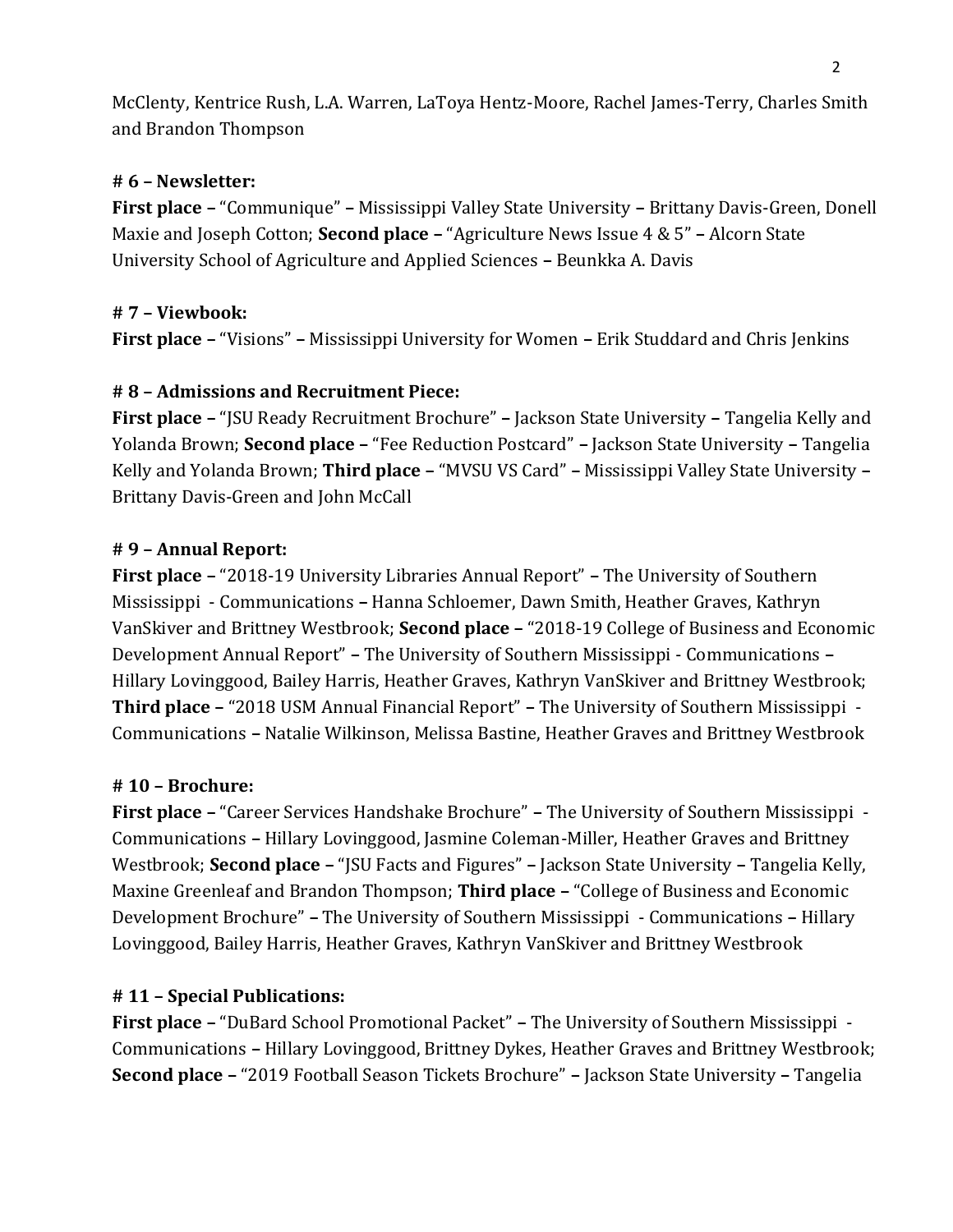Kelly and Brandon Thompson; **Third place –** "MVSU Valley Connection" **–** Mississippi Valley State University **–** Brittany Davis-Green, John McCall, Donell Maxie and Shanea Curry

## **# 12 – Advertisements Print:**

**First place –** "JSU Ready Broadway Ad" **–** Jackson State University **–** Tangelia Kelly and Yolanda Brown; **Second place –** "Small Farmers Conference Save the Date Ads" **–** Alcorn State University School of Agriculture and Applied Sciences **–** Assanti Miller; **Third place –** "USM Points of Pride" **–** The University of Southern Mississippi - Communications **–** Brittney Westbrook and Amanda Petit

## **# 13 – Single Piece of Artwork – Non-Sports:**

**First place –** "Tastes of State" **–** Mississippi State University Office of Public Affairs **–** Heather Rowe, Susan Lassetter and Vanessa Beeson; **Second place –** "2019 Southern Arena Theatre Poster" **–** The University of Southern Mississippi - Communications **–** Kathryn VanSkiver, Stacy Reischman Fletcher, Heather Graves and Brittney Westbrook; **Third place –** "INNOVATE: 2019 CPRAM Annual Conference Logo" **–** Jackson State University **–** Brandon Thompson and Maxine Greenleaf

## **# 14 – Single Piece of Artwork – Sports:**

**First place –** "2019 JSU Football Schedule Poster & Billboard" **–** Jackson State University **–** Brandon Thompson, Tangelia Kelly and Charles Smith; **Second place –** "2019 USM Foundation "Grand Slam" Baseball Event Invitation" **–** The University of Southern Mississippi - Communications **–** Kathryn VanSkiver, Torie Fowler, Heather Graves and Brittney Westbrook; **Third place –** "2019 Volleyball GAME TIME Program Book" **–** Jackson State University **–** Brandon Thompson, Tangelia Kelly and Charles Smith

## **# 15 – Photograph:**

**First place –** "Holi Festival Pure Joy" **–** Jackson State University **–** Charles A. Smith; **Second place –** "Conversations Portraits with Retiring Professors #1" **–** Jackson State University **–** Charles A. Smith; **Third place –** "Inauguration Celebration" **–** Mississippi University for Women **–** Chris Jenkins

## **# 16 – Digital Art/Photo Illustration:**

**First place –** "5 Steps to Prevent Opioid Misuse" **–** Mississippi State University Extension Service Agricultural Communications **–** Elizabeth Gregory North and Art Shirley; **Second place –** "Legacy Giving Cords" **–** Alcorn State University **–** Tommie Green and Shannon Goff; **Third place –**

## **# 17 – Sports Photograph:**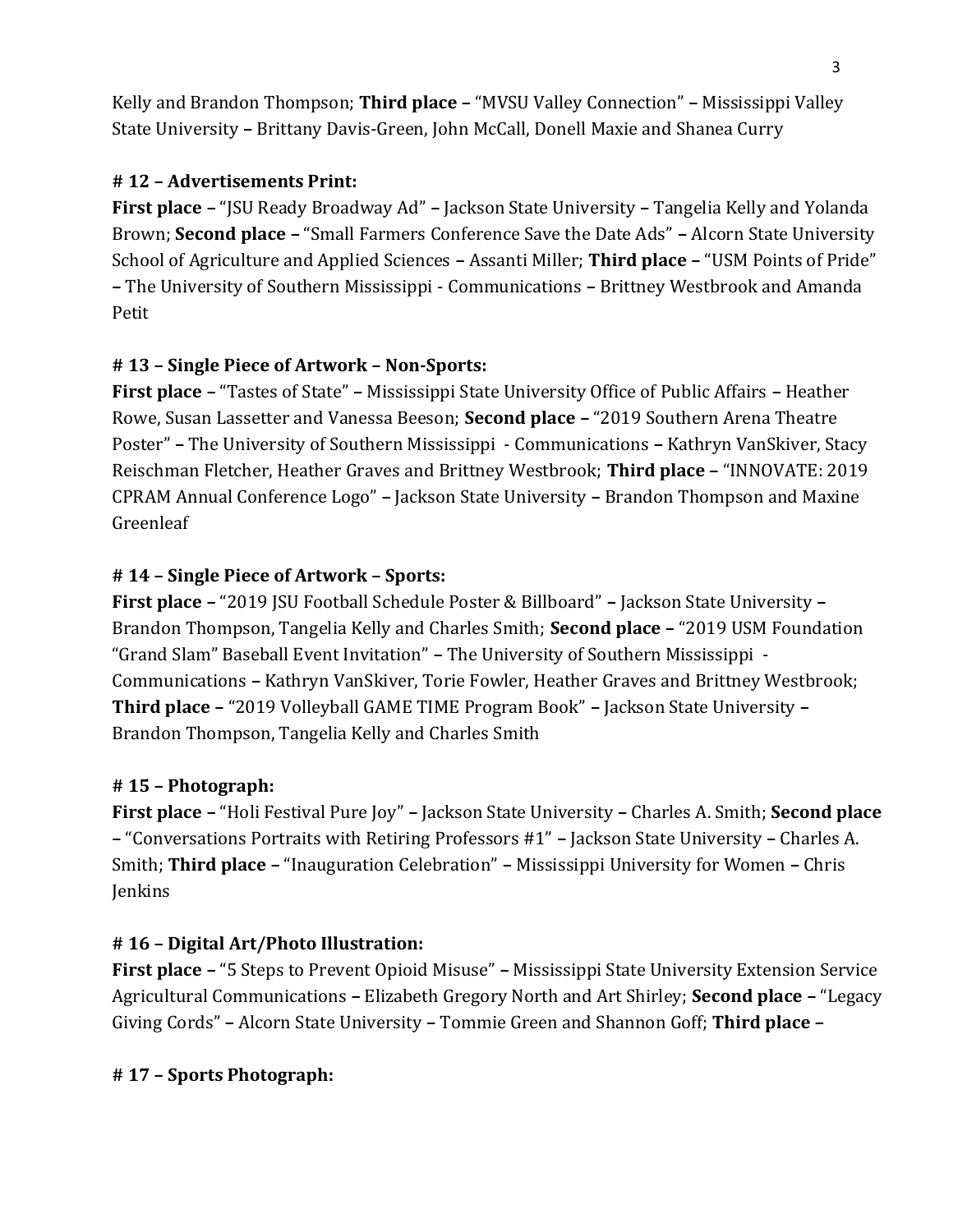**First place –** ""The Scream" Volleyball Promo Shots" **–** Jackson State University **–** Charles A. Smith; **Second place –** "Hustle and Heal" Mississippi University for Women **–** Chris Jenkins; **Third place –** "Face Game" Tennis Promo Shots" **–** Jackson State University **–** Charles A. Smith

**# 18 – Sports Media Guide: First place –** "Football Sports Media Guide Game 6" **–** Jackson State University **–** Tangelia Kelly, Brandon Thompson and Charles Smith

#### **ELECTRONIC MEDIA**

**# 19 – Television News Story: no entries**

### **# 20 – Television Spots:**

**First place –** "Unmanned Aircraft Systems: 60 spot (MSSTUAS6020H)" **–** Mississippi State University Office of Public Affairs, University Television Center **–** David Garraway, Checky Herrington and James Parker; **Second place –** "Mississippi State University 2019 Commercial" **–** Mississippi State University Office of Public Affairs **–** Checky Herrington, Sid Salter, Harriet Laird, Bethany Shipp and Leah Gibson; **Third place –** "2019 JSU **–** Image Spot" **–** Jackson State University **–** Tangelia Kelly, Maxine Greenleaf, Spencer McClenty and Kentrice Rush

### **# 21 – Radio Spots: no entries**

### **# 22 – Television Programs:**

**First place –** "Maroon and White Tonight - Episode 016" **–** Mississippi State University Office of Public Affairs, University Television Center **–** Neil Price, Anthony Craven, Steve Carver, Mike Godwin, Lea Throgmorton, Jacob Breitenbach, Hal Teasler, Navin Solomon and David Garraway; **Second place –** "Ragtime 2018 Episode 1" **–** Mississippi State University Office of Public Affairs, University Television Center **–** Steve Carver, Terry Johnson, Nick Erebia, James Parker, Chris Misun, Navin Solomon, Mike Godwin, Barry Hughes and David Garraway; **Third place –** "Farmweek Feature Ted Parker 2019 Mississippi Farmer of the Year" **–** Mississippi State University Extension Service Agricultural Communications **–** Brian Utley, Tim Allison, Zac Ashmore and Jonathan Parrish

### **# 23 – Radio Programs:**

**First place –** "Southern Miss Stories: Radio Series" **–** The University of Southern Mississippi **–** Brittney Westbrook, Jenny Tate, J'Marcus Alfred, James Coll and Jerry Santos

### **# 24 – Multi-Media Presentation:**

**First place –** "Just Ask" **–** Alcorn State University **–** Beunkka A. Davis; **Second place –** "The Conversation 2019" **–** Mississippi State University Office of Public Affairs, University Television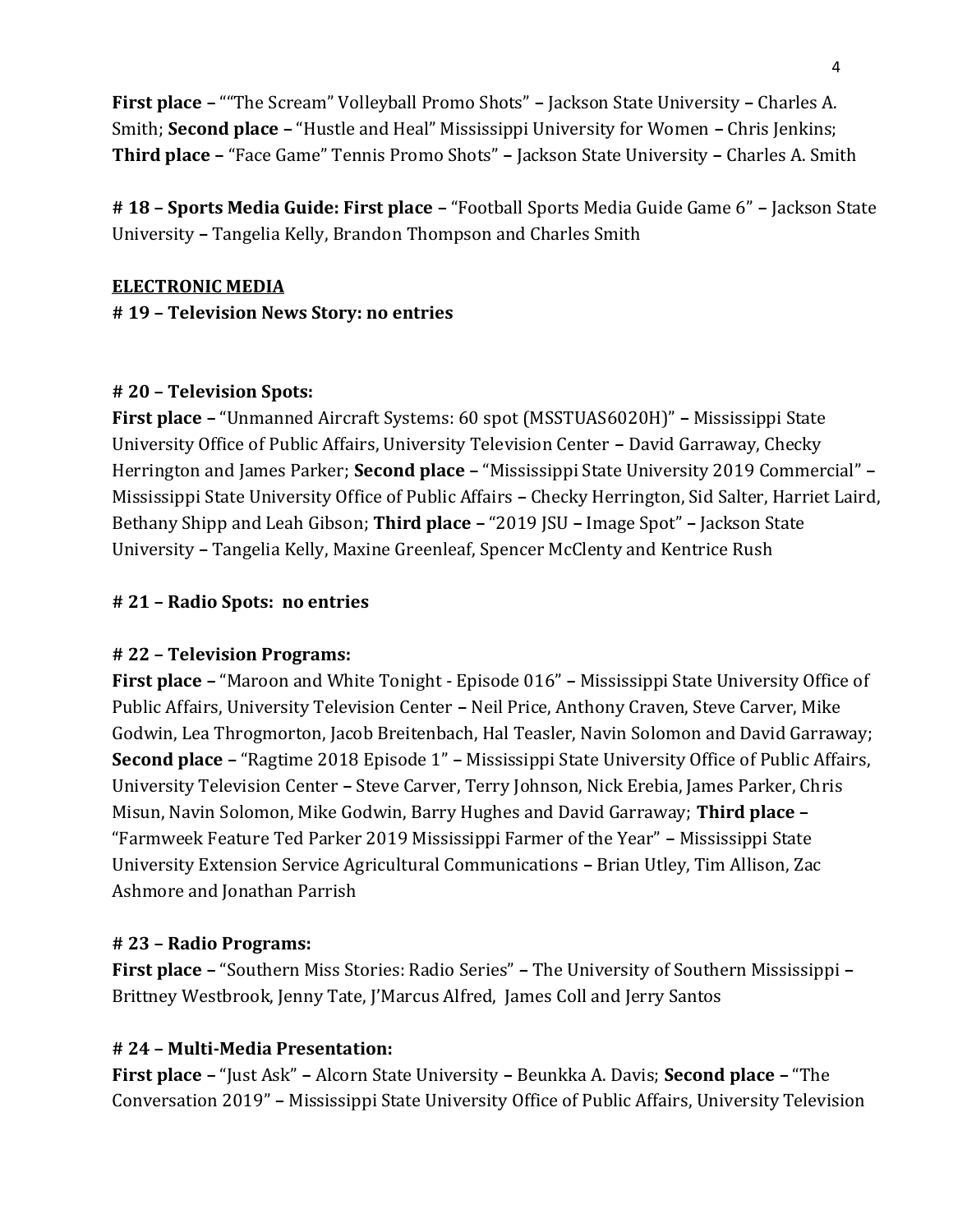Center **–** David Garraway and Harriet Laird; **Third place –** "MVSU Rites of Passage" **–** Mississippi Valley State University **–** John McCall

### **# 25 – Web Page:**

**First place –** "http://www.outreach.olemiss.edu/schs/" **–** The University of Mississippi **–** Kris Zediker, Janey Ginn and Wendy Pfrenger; **Second place –**

"http://websites.one.jsums.edu/homecoming/" **–** Jackson State University **–** Kentrice Rush; **Third place –** "https://www.muw.edu/culinary" **–** Mississippi University for Women **–** Rich Sobolewski, Anika Perkins,Chris Jenkins and Tyler Wheat

## **# 26 – Web Page – Sports only:**

**First place –** "https://www.muw.edu/owlspark" **–** Mississippi University for Women **–** Rich Sobolewski, Anika Perkins,Tyler Wheat and Adam Minichino

### **# 27 – Web Advertisements:**

**First place –** "JSU Ready Inventor Display Ad" **–** Jackson State University **–** Tangelia Kelly, Yolanda Brown and Charles Smith; **Second place –** "Mississippi State University Admissions Digital Advertising" **–** Mississippi State University Office of Public Affairs **–** Checky Herrington

### **# 28 – New Media/Social Media:**

**First place –** "Student Testimonial: Urita Agana" Mississippi State University Office of Public Affairs, University Television Center **–** Checky Herrington, Chris Misun, James Parker and Bethany Shipp; **Second place –** "Homecoming King" **–** Mississippi State University Office of Public Affairs, University Television Center **–** Leah Gibson and Tommy Woodward; **Third place –** "People of JSU https://bit.ly/31eFLUk" **–** Jackson State University **–** Spencer McClenty and Kentrice Rush

### **SPECIAL CATEGORIES**

## **# 29 – Public Relations Campaign:**

**First place –** "National Garden Clubs Campaign" **–** Mississippi State University Extension Service Agricultural Communications **–** Leah Barbour, Kim Trimm and Chris Sowers; **Second place –** "Pre-College Programs Gift Certificate Campaign" **–** The University of Mississippi **–** Division of Outreach **–** Janey Ginn, Anna Sayre, Pam Starling, Carroll Moore, Kris Zediker, Vanessa Cook and Larry Agostinelli; **Third place –** "MVSU Forget Me Not Campaign" **–** Mississippi Valley State University **–** Brittany Davis-Green and John McCall

### **# 30 – Exhibits: No entries**